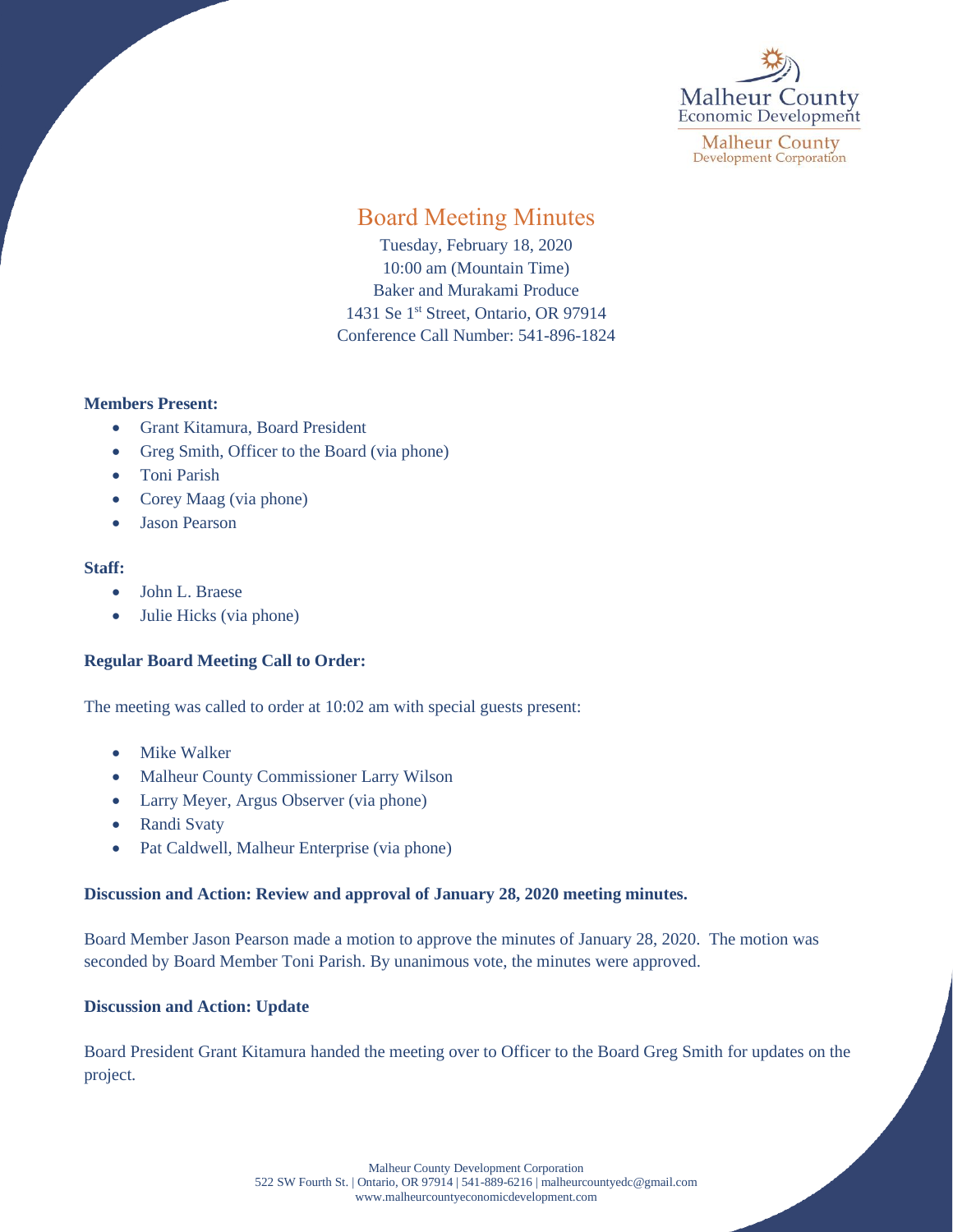Smith started the update with a discussion regarding a recent phone call with the proposed operator and representatives of Union Pacific. Stating the conference call was a "good first call", Smith briefed the board the shippers need to report on volume and destinations expected. Smith stated the call also discussed rail car availability.

Smith continued reporting 30 percent design had been completed and forwarded to the Oregon Department of Transportation. ODOT staff have stated some minor corrections will be needed regarding the switching, but once completed, design will move towards 100 percent design. The move towards 100 percent design will involve engineering staff of Rail Pros, Anderson Perry, Union Pacific and engineers from ODOT. Smith said the collaboration of this group is positive.

Smith reported a Request for Proposals for insurance had received two responses.

Smith requested Malheur County Commissioner Larry Wilson to update the board on land use. Wilson started stating a group was starting work on covenants and conditions related to the reload center and would use existing templates from other areas as a start. Wilson requested a timeline on the work needed. In response, Smith stated the group should begin immediately.

Smith said a line of credit was in place and the first round of invoices had been paid.

Kitamura requested of Smith a list of possible locations the proposed operator would have facilities. This listing would assist in determining volume and monthly shipping for reporting to Union Pacific. Smith answered the locations would be determined and forwarded and a second conference call with proposed operator, Union Pacific and the board would be scheduled.

## **Public Discussion:**

Pat Caldwell, representing the Malheur Enterprise, questioned Smith regarding the ODOT milestone of obtaining an agreement with an operator. In response, Smith stated the process with the proposed operator was ongoing and ODOT was well aware of the negotiations. Smith reiterated the proposed operator was a publicly traded company.

Mike Walker expressed questioned changes recommended by Union Pacific known as "red lines". Smith stated these changes were switches and minor requests. Smith continued with a discussion stating ODOT had questioned a third rail spur currently designed. Union Pacific has requested this third spur and the proposed operator will also have a voice in this third spur once an agreement is reached.

Walker also stated concern over increased traffic flows on Gem Avenue. Smith replied the Region 5 director of ODOT had been on site numerous times and was aware of the traffic flow needs. In addition, Wilson said the Nyssa Road District meets on February 20 and would like an update. Walker questioned the party responsible for the traffic upgrades. Smith said the project was the party responsible.